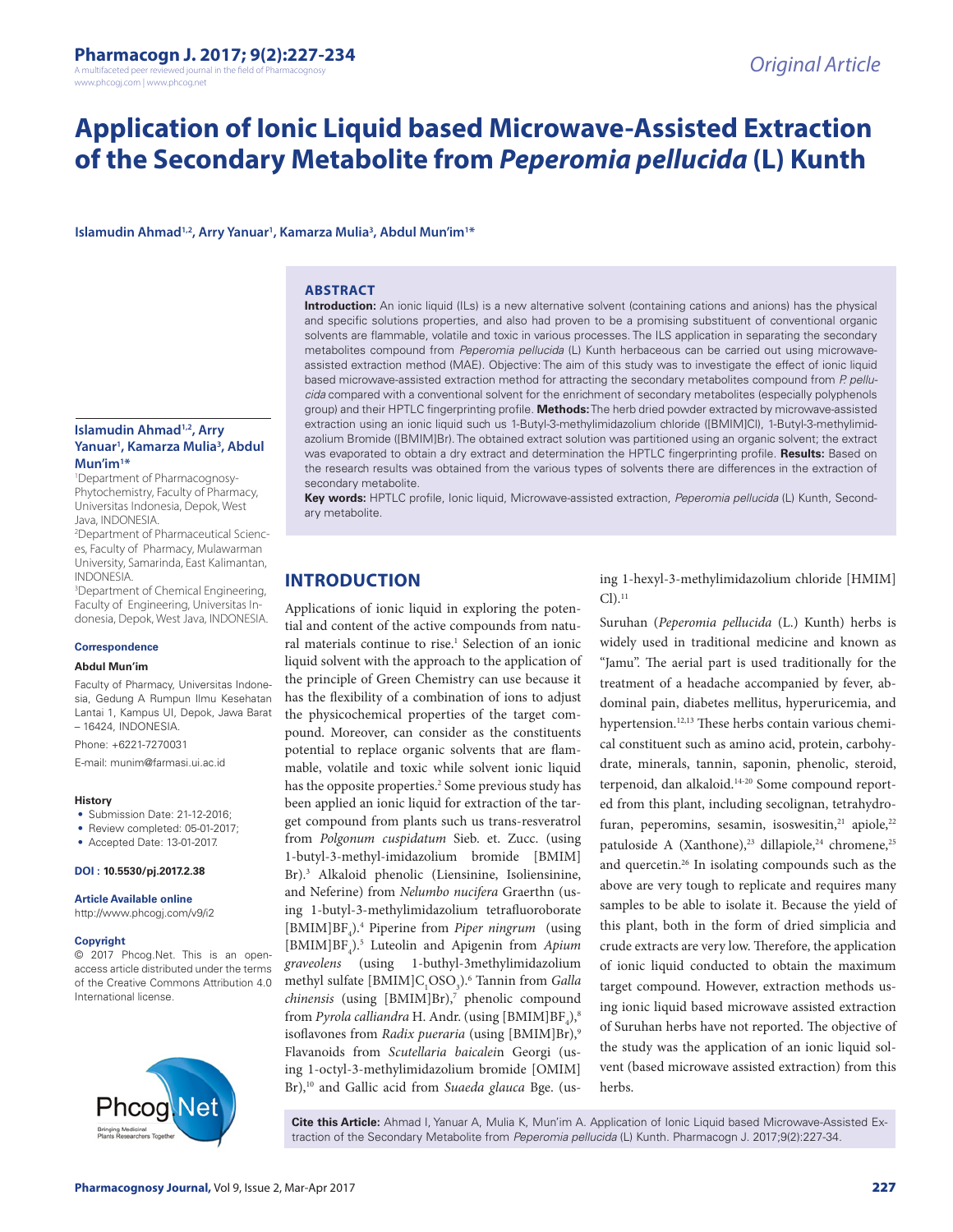### **MATERIAL AND METHODS**

### Herb Materials

The herbs of Suruhan (*Peperomia pellucida* (L.) Kunth) were collected from Baras, North Mamuju, West Sulawesi, Indonesia, The voucher specimens were identified at the Herbarium Bogoriense, Bogor, West Java, Indonesia and deposited at Pharmacognosy and Phytochemistry Laboratory, Universitas Indonesia, Depok, West Java, Indonesia. The herbs washed and dried. The dried sample was powdered using a grinder.

# Chemical Materials and General Equipment

The chemical and equipment utilized in this study, including aquadest, dichloromethane (pro analyze), n-hexane (pro analyze), and ethyl acetate (pro analyze) purchased from PT. Smart Lab Indonesia, Indonesia. 1-buthyl-3-methylimidazolium bromide ([BMIM]Br) and 1-buthyl-3-methylimidazolium chloride ([BMIM]Cl) purchased from Shanghai Cheng Jie Chemical Co. LTD, China. Design Expert 10 licensed software (STATE-EASE, USA). TLC Silica Gel 60  $F_{254}$  (Merck, Germany). Chamber (Camag, Switzerland), Rotary Evaporator (Buchi, Germany), Modena Microwave 900 Watt (Buono-MV3002), Vortex mixer (Stuart, Germany). Densitometer Camag Wincat 3 TLC Scanner (Camag, Switzerland), as well as equipment for maceration.

## Extraction Methods

### *Conventional Extraction Methods*

The dried herbs powder (3 grams) were macerated using n-hexane and ethyl acetate, respectively.27 The sample was macerated using n-hexane for 24 hours. Next, the residual was macerated again using ethyl acetate for 24 hours. Each the extracts solution was evaporated to obtain dried extracts and ready for analyzed by HPTLC.

#### *Non-Conventional Extraction Methods*

Extraction using ionic liquid based microwave-assisted extraction.<sup>28-31</sup> Briefly, a 3 g sample was extracted using ionic liquid based microwaveassisted extraction with [BMIM] Br and [BMIM] Cl as a solvent. The experiments performed at several combination such us ionic liquid concentration (0.6, 0.8, 1, 1.2, and 1.4 mol/L), ratio liquids/solid (8, 10, 12,14, and 16 ml/g), microwave power (10%,30%, 50%, 70%, and 100%), and extraction time (2, 3, 4, 5, and 6 minutes) using Design Expert 10 (STATEASE-USA). After the extraction process, a mixture/raw extracts filtered with cotton and the filtrate was cooled to room temperature. Next, the filtrate was partitioned using liquid-liquid extraction (with the addition of ethyl acetate solvent) and was stirred using vortex mixer for 10 minutes then put to centrifugation at 4500 tr min-1 during 15 minutes. Both solution layers were separated, the ethyl acetate layer which contains some metabolites was evaporated to obtain dried extracts. The final extracts (Figure 1) were prepared in ethyl acetate, were analyzed by HPTLC.

# **Determination of HPTLC Fingerprinting Profile**

For determination of HPTLC fingerprinting profile is conducted using dichloromethane: ethyl acetate with comparison 3:7 as the mobile phase. Precoated silica gel  $GF_{254}$  (Merck, Germany) as stationary phase was activated, and detection using densitometer Camag Wincat 3 TLC Scanner (Camag, Switzerland) at daylight, short ultraviolet 254 nm, long ultraviolet 366 nm.

# **RESULTS AND DISCUSSION**

# Ionic Liquid based Microwave-Assisted Extraction (IL-MAE)

The usage of ILS solvent has conducted over the last decade. Various techniques, cost, and complexity have done to can be applied to extract the active components of the plant. Ideally, the extraction method selected must a complete to produce to the maximum desired component of secondary metabolites, with fixed should give priority to the principle is simple, fast, safe, economical, environmentally friendly, and can be reproduced. The Heat Reflux Extraction (HRE) is the classic method is the most appropriate use than other classical methods. However, the use of high-tech extraction methods has proven to be more efficient and economical for extracting the active components of the plant by using microwave-assisted extraction (IL-MAE). Some of the experimental factors employed in the extraction method using Design Expert 10 namely time of extraction, microwave power, ILs concentration, and ratio liquid/ solid. The extraction time factors have an influence on duration of the sample mixture exposed to microwave radiation. The microwave power factors have the effect of power and temperature of a microwave. ILs concentration The ILs concentration associated with viscosity mainly to penetrate and damage the plant cell walls. The ratio of liquid/solid associated a balance and saturation between the solid phase and the liquid phase in the mixture sample. For the phases of the extraction process and ILs recovery can be seen in Figure 1.

### HPTLC Fingerprinting Profile

Each extract obtained from conventional methods, and non-conventional methods were spotted on TLC plate (10 x 20 cm) and were eluted using dichloromethane: ethyl acetate (3:7) eluent, then was analyzed using densitometer at 254 nm dan 366 nm wavelength to confirm the presence of various phytoconstituents in the each extract.

HPTLC fingerprinting of conventional extraction methods of *P.pellucida* extract showed a total of 14 peaks at different Rf values and peak area at 254 nm whereas six peaks were observed in HPTLC chromatogram at 366 nm from n-hexane extract (Figure 2; Extract A). HPTLC fingerprinting for ethyl acetate extract (Figure 2; Extract B) showed a total of 11 peaks at different Rf values and peak area at 254 nm and a total of 8 peaks at 366 nm. Moreover, directly ethyl acetate extract showed a total of 8 peaks at different Rf values and peak area at 254 nm and a total of 7 peaks at 366 nm (Figure 2; Extract C). The total number of constituents (No. of Peaks) in the each extract and their Rf summarized in Table 1. Based on the results of HPLC fingerprinting profile indicates different compounds was attracted in an extract from extraction process using



**Figure 1.** The extraction process using Ionic Liquid Based Microwave-assisted Extraction (IL-MAE) of P. pellucida, recovery of secondary metabolites and possible regeneration of ionic liquid solvent (ILs).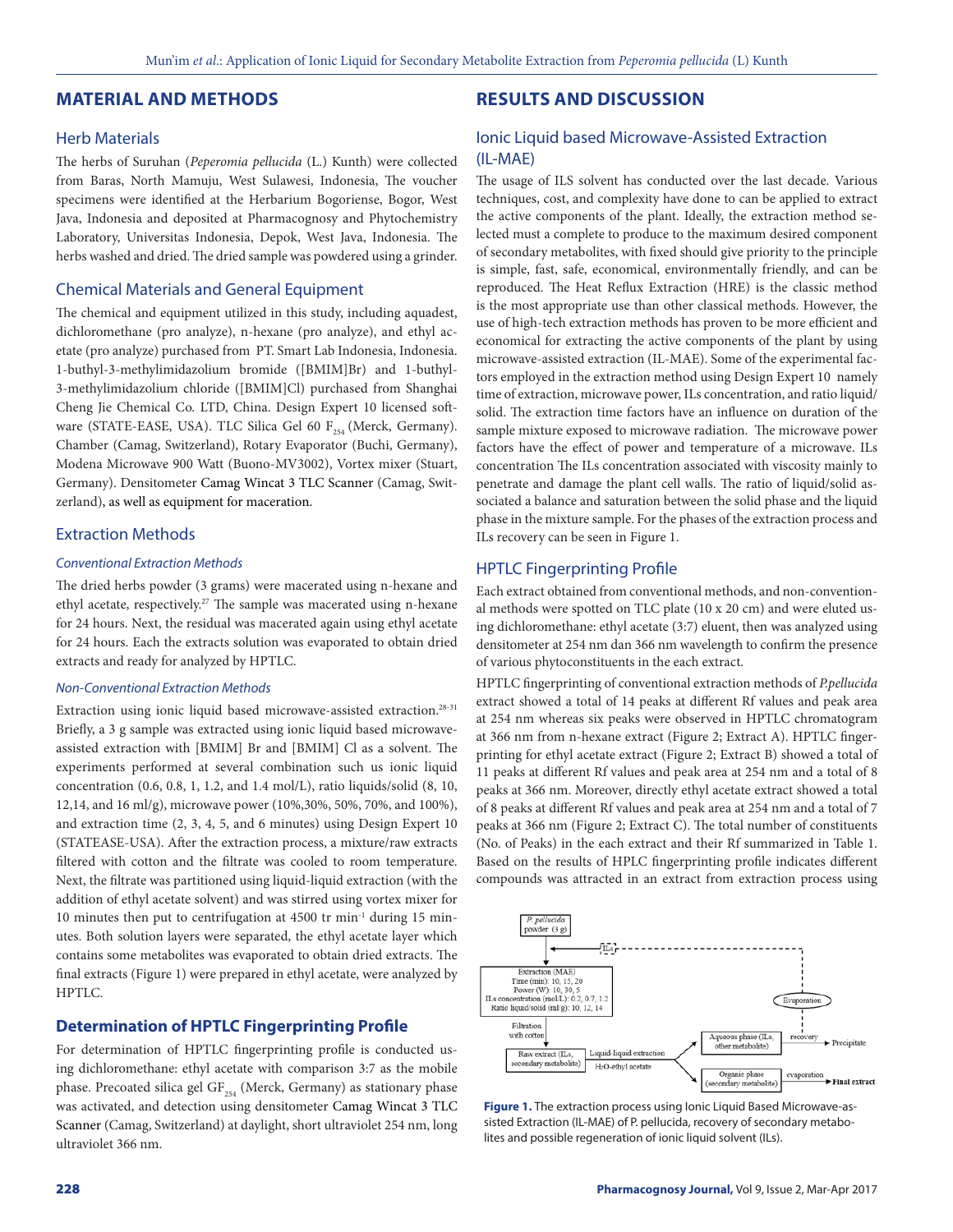

**Figure 2.** Chromatogram of the extract of P. pellucida using conventional extraction (A; n-hexane extract, B; ethyl acetate extract, C; directly ethyl acetate extract).



Figure 3. Chromatogram of the extract of P. pellucida using lonic Liquid Based Microwave-Assisted Extraction (IL-MAE with [BMIM]Cl as solvent) at 254 nm (1) and 366 nm (2) wavelength. Where A; 1-20 extract, B; 21-30 extract.



Figure 4. Chromatogram of the extract of P. pellucida using lonic Liquid Based Microwave-Assisted Extraction (IL-MAE with [BMIM]Br as solvent) at 254 nm (1) and 366 nm (2) wavelength. Where A; 1-20 extract, B; 21-30 extract.

| <b>Extract</b> | Wavelength       | No. of<br><b>Peaks</b> | <b>Rf Values</b>                                                                               | Percentage peak<br>area                                                                                |
|----------------|------------------|------------------------|------------------------------------------------------------------------------------------------|--------------------------------------------------------------------------------------------------------|
| $\mathsf{A}$   | 254 nm           | 14                     | 0.10, 0.12, 0.16,<br>0.21, 0.36, 0.40,<br>0.45, 0.51, 0.56,<br>0.58, 0.64, 0.69,<br>0.75, 0.83 | 3.26, 3.68, 7.04,<br>2.58, 9.46, 8.29,<br>3.50, 9.09, 7.46,<br>9.09, 16.23, 1.71,<br>5.41, 14.88, 7.39 |
|                | 366 nm           | 6                      | 0.16, 0.34, 0.40,<br>0.51, 0.58, 0.80                                                          | 5.89, 11.35, 15.18,<br>2.05, 4.89                                                                      |
| B              | $254 \text{ nm}$ | 11                     | 0.15, 0.19, 0.32,<br>0.34, 0.40, 0.50,<br>0.58, 0.60, 0.69,<br>0,76,0,84                       | 2.50, 2.22, 4.19,<br>21.22, 43.69, 1.01,<br>3.22, 7.52, 2.27,<br>8.25, 3.89                            |
|                | 366 nm           | 8                      | 0.14, 0.20, 0.31,<br>0.40, 0.54, 0.64,<br>0.69, 0.82                                           | 4.88, 2.50, 28.70,<br>40.14, 6.54, 1.20,<br>0.28, 15.77                                                |
| $\mathcal{C}$  | 254 nm           | 8                      | 0.11, 0.40, 0.46,<br>0.55, 0.62, 0.66,<br>0.76, 0.83                                           | 2.54, 37.85, 28.83,<br>2.36, 3.50, 4.44,<br>11.44, 9.04                                                |
|                | 366 nm           | 7                      | 0.11, 0.14, 0.18,<br>0.35, 0.53, 0.62, 0.81                                                    | 0.94, 3.35, 4.02,<br>67.80, 2.40, 1.56,<br>19.93                                                       |

**Table 1: HPTLC fingerprinting profile of** *P. pellucida* **using conventional extraction (A; n-hexane extract, B; ethyl acetate extract, C; directly ethyl acetate extract)**

different solvents. For example, chlorophyll compounds contained in the sample mostly attracted in the n-hexane.

The HPTLC fingerprinting of non-conventional extraction using [BMIM] Cl as solvent of each extract, showed a total of successively 8, 6, 8, 9, 8, 8, 6, 8, 11, 8, 10, 11, 8, 9, 8, 6, 8, 9, 8, 7, 9, 9, 9, 11, 8, 6, 8, 9, 10, and 9 peaks at different Rf values. Moreover, peak area at 254 nm with a total of 7, 7, 7, 6, 6, 6, 4, 6, 7, 6, 8, 7, 7, 5, 5, 4, 5, 5, 5, 7, 3, 6, 8, 6, 3, 5, 5, 4, 5, and 4 peaks were observed at 366 nm, respectively. The total number of peaks in the extract and their Rf is summarized in Table 2, and chromatographic profile had shown in Figure 3. Whilst the HPTLC fingerprinting of each extract using non-conventional extraction method with [BMIM] Br as a solvent showed a total of 8, 9, 12, 9, 10, 8, 9, 9, 8, 10, 8, 8, 5, 7, 8, 13, 9, 9, 12,8, 10, 8, 9, 9, 12, 12, 10, 10, 13, and 10 peaks were observed at 254 nm and a total of 5, 6, 6, 5, 4, 6, 3, 5, 5, 3, 4, 5, 4, 4, 5, 5, 5, 6, 5, 5, 5, 6, 8, 7, 7, 7, 8, 7, and 5 peaks were observed at 366 nm, respectively. The total number of peaks in the extract and their Rf summarized in Table 3 and chromatographic profile had shown in Figure 4. The results of HPTLC fingerprinting profile indicate the effect of the usage of ionic liquid as a solvent and experiment factors (such as the time of extraction, microwave power, Ionic Liquid Solvent (ILs) concentration, and solid/liquid ratio).

The results of this study are the first step to conducting further research towards optimization of extraction methods to the isolation of biomarker compounds from this herbs.

# **CONCLUSION**

From the above results indicate that the usage of ionic liquids as solvents can apply to extracting secondary metabolites from *P. pellucida* herbs (especially if it has been known that the desired target compound). So to perform extraction becomes more quickly, easily, and efficiently than conventional methods in general.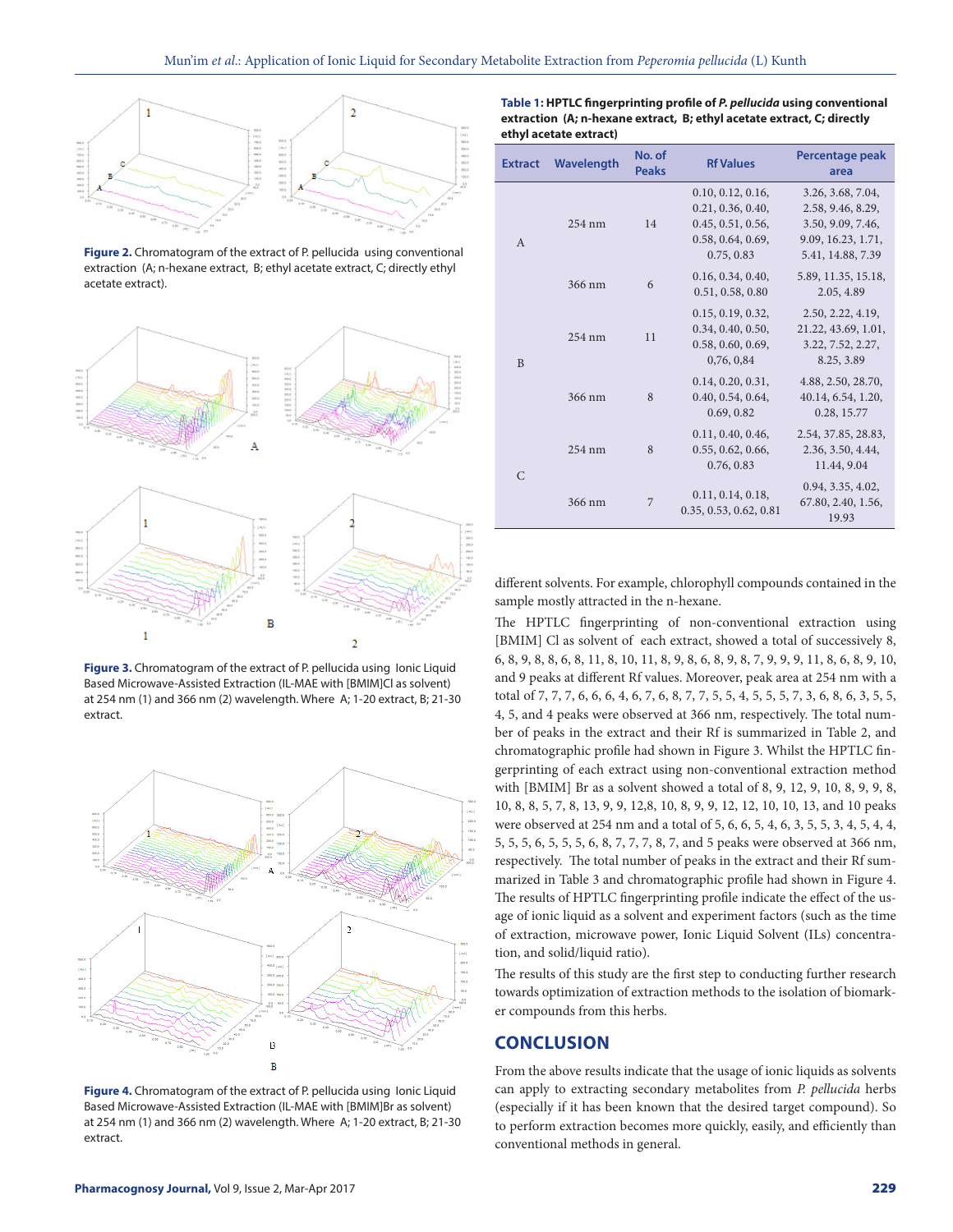# **Table 2: HPTLC finger printing profile of** *P. pellucida* **using Ionic Liquid Based Microwave-Assisted Extraction (IL-MAE with [BMIM]Cl as solvent)**

|                | <b>Extract Wavelength</b> | No. of<br><b>Peaks</b> | <b>Rf Values</b>                                                 | Percentage peak area                                                    |
|----------------|---------------------------|------------------------|------------------------------------------------------------------|-------------------------------------------------------------------------|
|                | 254 nm                    | $\,$ 8 $\,$            | 0.26, 0.33, 0.53, 0.61, 0.66, 0.72, 0.74, 0.79                   | 14.40, 22.25, 9.90, 5.41, 17.59, 5.40, 13.21                            |
| $\mathbf{1}$   | 366 nm                    | $\overline{7}$         | 0.25, 0.34, 0.59, 0.66, 0.72, 0.77, 0.87                         | 9.91, 2.53, 1.01, 3.78, 1.37, 45.97, 35.42                              |
|                | 254 nm                    | 6                      | 0.28, 0.47, 0.58, 0.66, 0.72, 0.79                               | 27.94, 11.79, 25.02, 11.93, 8.11, 15.22                                 |
| $\overline{2}$ | 366 nm                    | 7                      | 0.27, 0,37, 0.53, 0.67, 0.70, 0.78, 0.88                         | 23.45, 4.86, 6.46, 1.10, 1.04, 44.00, 19.11                             |
|                | 254 nm                    | 8                      | 0.23, 0.30, 0.44, 0.48, 0.59, 0.68, 0.73, 0.80                   | 1.64, 17.20, 3.03, 10.69, 36.33, 5.61, 6.40, 19.09                      |
| $\mathfrak{Z}$ | 366 nm                    | $\overline{7}$         | 0.27, 0.37, 0.44, 0.52, 0.57, 0.80, 0.89                         | 23.59, 7.07, 1.46, 2.93, 8.27, 38.90, 17.78                             |
| $\overline{4}$ | 254 nm                    | 9                      | 0.28, 0.38, 0.45, 0.49, 0.56, 0.60, 0.67, 0.73, 0.80             | 6.07, 21.12, 2.01, 5.11, 8.02, 22.05, 13.23, 13.23, 12.48, 9.91         |
|                | 366 nm                    | 6                      | 0.36, 0.54, 0.61, 0.78, 0.88, 0.95                               | 23.45, 3.96, 3.07, 40.49, 18.54, 10.49                                  |
|                | 254 nm                    | 8                      | 0.31, 0.41, 0.48, 0.58, 0.68, 0.73, 0.80, 0.86                   | 20.45, 4.22, 11.12, 35.16, 8.10, 7.07, 10.97, 2.90                      |
| 5              | 366 nm                    | 6                      | 0.30, 0.40, 0.53, 0.62, 0.79, 0.89                               | 31.28, 7.34, 4.20, 3.17, 44.35, 9.65                                    |
|                | 254 nm                    | 8                      | 0.27, 0.32, 0.40, 0.48, 0.59, 0.67, 0.74, 0.80                   | 1.21, 12.46, 3.45, 10.49, 44.12, 6.97, 4.25, 17.06                      |
| 6              | 366 nm                    | 6                      | 0.29, 0.38, 0.53, 0.61, 0.79, 0.89                               | 25.39, 7.19, 5.48, 6.39, 46.71, 8.85                                    |
|                | 254 nm                    | 6                      | 0.38, 0.50, 0.60, 0.67, 0.73, 0.80                               | 27.32, 11.66, 29.23, 14.41, 5.25, 12.13                                 |
| $\overline{7}$ | 366 nm                    | $\overline{4}$         | 0.37, 0.54, 0.63, .078                                           | 31.36, 2.52, 3.79, 62,34                                                |
|                | 254 nm                    | 8                      | 0.12, 0.31, 0.49, 0.58, 0.69, 0.73, 0.80, 0.89                   | 3.27, 18.24, 12.81, 36.95, 5.07, 8.24, 12.23, 3.20                      |
| $\,8\,$        | 366 nm                    | 6                      | 0.29, 0.42, 0.52, 0.70, 0.78, 0.88                               | 28.36, 2.48, 4.08, 0.60, 45.56, 18.91                                   |
| $\overline{9}$ | 254 nm                    | 11                     | 0.28, 0.32, 0.44, 0.50, 0.57, 0.68, 0.73, 0.76, 0.80, 0.90, 0.93 | 1.09, 9.55, 1.41, 5.35, 29.97, 6.75, 2.25, 2,47, 7.32, 0.69,<br>37.13   |
|                | 366 nm                    | 7                      | 0.30, 0.39, 0.53, 0.60, 0.79, 0.89, 0.90                         | 32.10, 6.09, 2.86, 6.37, 41.13, 2.78. 8.66                              |
|                | 254 nm                    | 8                      | 0.28, 0.35, 0.48, 0.58, 0.67, 0.72, 0.74, 0.80                   | 3.26, 18.60, 14.01, 32.08, 9.04, 2.60, 7.58, 12.82                      |
| 10             | 366 nm                    | 6                      | 0.34, 0.55, 0.61, 0.72, 0.78, 0.88                               | 26.35, 3.65, 4.52, 0.53, 40.66, 24.29                                   |
|                | 254 nm                    | 10                     | 0.14, 0.28, 0.37, 0.51, 0.59, 0.68, 0.74, 0.76, 0.81, 0.84       | 1.74, 2.46, 21.89, 6.68, 37.96, 9.60, 1.48, 4.88, 5.78, 7.53            |
| 11             | 366 nm                    | 8                      | 0.36, 0.55, 0.60, 0.74, 0.76, 0.78, 0.90, 0.95                   | 23.36, 3.73, 9.04, 0.63, 1.11, 44.65, 10.31, 7.16                       |
| 12             | 254 nm                    | 11                     | 0.27, 0.32, 0.34, 0.49, 0.51, 0.56, 0.61, 0.67, 0.73, 0.79, 0.85 | 1.73, 0.56, 25.37, 1.25, 8.83, 10.61, 19.35, 9.06, 6.25, 11.41,<br>5.58 |
|                | 366 nm                    | $\overline{7}$         | 0.32, 0.34, 0.49, 0.55, 0.60, 0.76, 0.88                         | 0.57, 32.83, 0.54, 2.81, 7.02, 7.02, 43.88, 13.34                       |
|                | 254 nm                    | 8                      | 0.29, 0.32, 0.38, 0.50, 0.59, 0.70, 0.73, 0.81                   | 4.48, 14.44, 9.98, 9.01, 37.56, 3.25, 8.77, 12.50                       |
| 13             | 366 nm                    | 7                      | 0.31, 0.38, 0.43, 0.60, 0.62, 0.80, 0.89                         | 27.40, 7.96, 1.97, 3.89, 5.97, 39.32, 13.50                             |
|                | 254 nm                    | 9                      | 0.20, 0.26, 0.32, 0.50, 0.56, 0.68, 0.73, 0.81, 0.89             | 3.79, 2.63, 9.80, 9.73, 38.77, 6.66, 11.11, 13.37, 4.13                 |
| 14             | 366 nm                    | 5                      | 0.30, 0.41, 0.55, 0.79, 0.89                                     | 20.81, 2.36, 9.98, 45.33, 21.52                                         |
|                | 254 nm                    | 8                      | 0.12, 0.38, 0.46, 0.50, 0.60, 0.72, 0.80, 0.89                   | 1.15, 12.40, 1.20, 4.53, 17.85, 17.85, 1.99, 6.76, 54, 12               |
| 15             | 366 nm                    | 5                      | 0.38, 0.53, 0.60, 0.79, 0.88                                     | 26.39, 5.10, 8.15, 38.08, 22.27                                         |
|                | 254 nm                    | 6                      | 0.33, 0.47, 0.57, 0.61, 0.74, 0.80                               | 20.30, 16.27, 13.09, 21.46, 9.61, 19,28                                 |
| 16             | 366 nm                    | $\overline{4}$         | 0.32, 0.80, 0.90, 0.95                                           | 18.50, 43.41, 11.74, 26.35                                              |
|                | 254 nm                    | 8                      | 0.35, 0.46, 0.50, 0.55, 0.60, 0.67, 0.72, 0.78                   | 15.33, 1.07, 4.94, 10.37, 21.97, 8.01, 11.05, 27.27                     |
| 17             | 366 nm                    | 5                      | 0.36, 0.53, 0.61, 0.76, 0.88                                     | 21.04, 6.54, 5.96, 44.56, 20.89                                         |
| 18             | 254 nm                    | 9                      | 0.11, 0.36, 0.49, 0.55, 0.60, 0.67, 0.72, 0.78, 0.88             | 0.44, 5.67, 2.49, 3.69, 9.93, 4.16, 5.00, 12.12, 56.50                  |
|                | 366 nm                    | 5                      | 0.35, 0.53, 0.61, 0.78, 0.88                                     | 13.23, 9.70, 32.28, 20.14, 24.65                                        |
|                | 254 nm                    | 8                      | 0.40, 0.49, 0.55, 0.60, 0.67, 0.72, 0.78, 0.86                   | 5.81, 2.59, 3.48, 6.54, 4.81, 5.82, 10.69, 60.26                        |
| 19             | 366 nm                    | 5                      | 0.38, 0.53, 0.77, 0.88, 0.93                                     | 15.29, 8.91, 34.19, 18.51, 23.09                                        |
|                | 254 nm                    | 7                      | 0.38, 0.46, 0.52, 0.58, 0.65, 0.71, 0.86                         | 7.06, 3.70, 4.59, 9.39, 7.13, 9.34, 58.78                               |
| 20             | 366 nm                    | 7                      | 0.34, 0.49, 0.60, 0.66, 077, 0.88, 0.94                          | 12.54, 5.76, 2.20, 3.08, 38.41, 19.78, 18.24                            |
|                | 254 nm                    | 9                      | 0.12, 0.22, 0.36, 0.48, 0.55, 0.63, 0.70, 0.76, 0.84             | 5.81, 6.36, 10.27, 11.79, 7.03, 32,59, 10.48, 5.18, 10.49               |
| 21             | 366 nm                    | 3                      | 0.19, 0.36, 0.82                                                 | 34.65, 7.48, 57.87                                                      |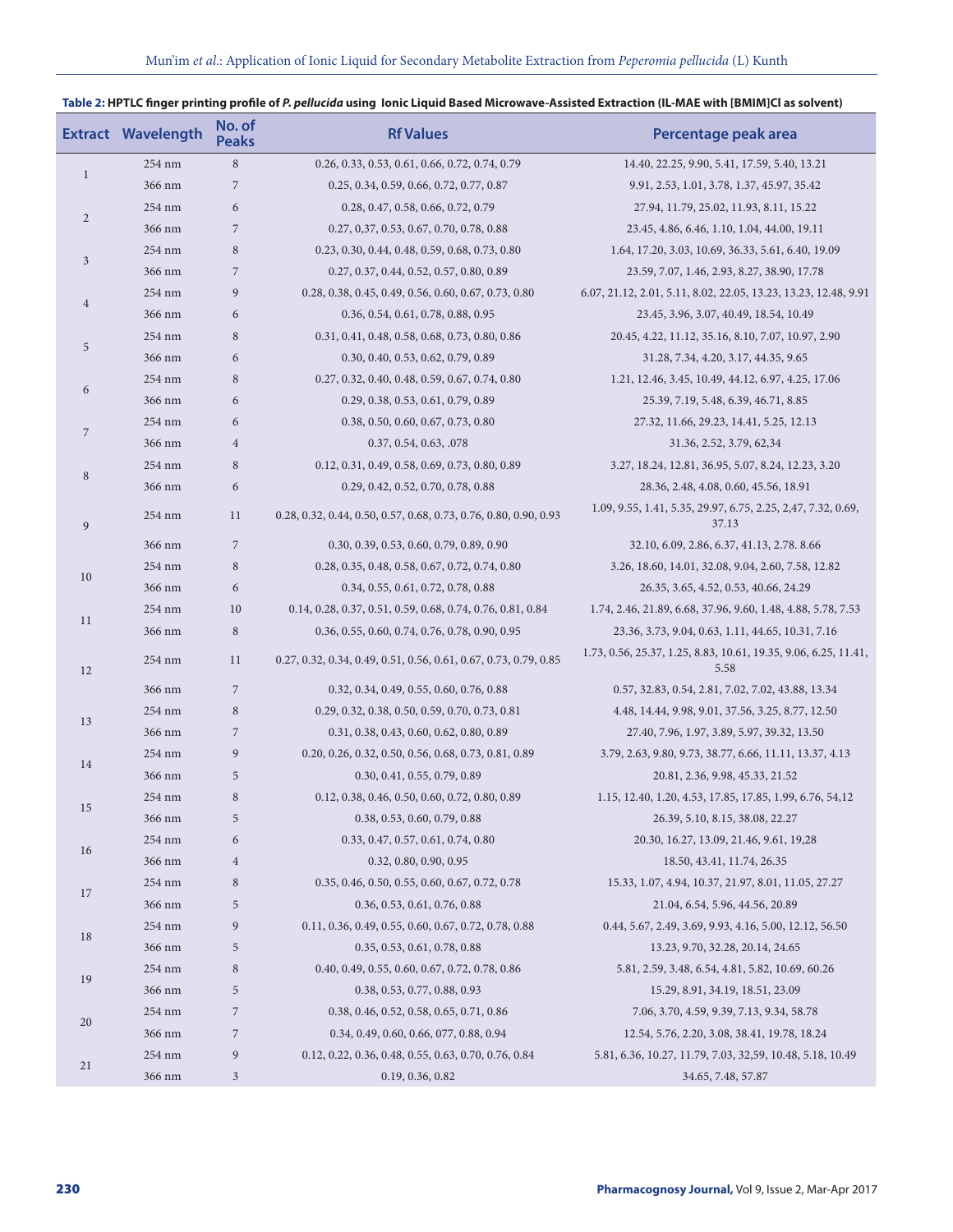| <b>Table 2: Con</b> |
|---------------------|
|---------------------|

| 22 | 254 nm | 9              | 0.12, 0.21, 0.29, 0.38, 0.50, 0.63, 0.71, 0.76, 0.84             | 5.95, 19.69, 5.17, 6.36, 9.81, 28.87, 6.05, 9.14, 8.93                |
|----|--------|----------------|------------------------------------------------------------------|-----------------------------------------------------------------------|
|    | 366 nm | 6              | 0.21, 0.24, 0.28, 0.38, 0.54, 0.83                               | 5.94, 5.20, 19.57, 5.40, 5.76, 58.12                                  |
| 23 | 254 nm | 9              | 0.12, 0.28, 0.36, 0.41, 0.51, 0.58, 0.64, 0.75, 0.82             | 4.99, 0.96, 3.86, 10.60, 10.30, 8.82, 34.79, 9.05, 12.63              |
|    | 366 nm | 8              | 0.24, 0.27, 0.34, 0.43, 0.56, 0.60, 0.78, 0.82                   | 2.59, 16.48, 17.99, 3.15, 6.56, 3.76, 2.05, 47.42                     |
| 24 | 254 nm | 11             | 0.13, 0.23, 0.37, 0.40, 0.43, 0.52, 0.58, 0.63, 0.72, 0.76, 0.83 | 4.34, 3.39, 5.12, 8.52, 6.84, 3.40, 11.54, 38.56, 5.01, 6.57,<br>7.82 |
|    | 366 nm | 6              | 0.23, 0.35, 0.42, 0.57, 0.72, 0.82                               | 1.93, 23.33, 9.03, 3.04, 49.64                                        |
|    | 254 nm | 8              | 0.36, 0.40, 0.52, 0.64, 0.72, 0.76, 0.83, 0.86                   | 6.65, 16.71, 7.68, 43.36, 4.69, 8.11, 6.83, 5.97                      |
| 25 | 366 nm | 3              | 0.35, 0.43, 0.83                                                 | 31.42, 8.21, 60.37                                                    |
| 26 | 254 nm | 6              | 0.40, 0.51, 0.58, 0.63, 0.76, 0.83                               | 10.51, 6.57, 9.69, 53.22, 9.29, 10.72                                 |
|    | 366 nm | 5              | 0.34, 0.43, 0.60, 0.66, 0.82                                     | 24.03, 5.08, 9.84, 5.41, 55.65                                        |
| 27 | 254 nm | 8              | 0.36, 0.52, 0.58, 0.63, 0.75, 0.77, 0.83, 0.85                   | 24.18.7.68, 11.53, 42.15, 1.50, 3.86, 2.80, 6.30                      |
|    | 366 nm | 5              | 0.37, 0.43, 0.58, 0.65, 0.82                                     | 25.82, 11.29, 7.60, 5.61, 49.68                                       |
| 28 | 254 nm | 9              | 0.12, 0.18, 0.42, 0.52, 0.58, 0.63, 0.75, 0.83, 0.87             | 2.67, 1.50, 32.95, 5.14, 6.11, 33.46, 7.34, 6.37, 4.46                |
|    | 366 nm | $\overline{4}$ | 0.42, 0.57, 0.61, 0.82                                           | 40.04, 5.18, 12.68, 42.11                                             |
| 29 | 254 nm | 10             | 0.18, 0.22, 0.28, 0.35, 0.43, 0.49, 0.57, 0.64, 0.75, 0.82       | 4.01, 3.79, 4.05, 3.52, 18.38, 8.37, 11.79, 10.45, 7.54               |
|    | 366 nm | 5              | 0.35, 0.41, 0.57, 0.61, 0.81                                     | 1.87, 38.42, 8.36, 5.79, 45.56                                        |
| 30 | 254 nm | 9              | 0.19, 0.25, 0.27, 0.35, 0.48, 0.55, 0.61, 0.74, 0.79             | 4.02, 2.75, 4.85, 38.32, 4.44 20.06, 22.78, 1.81, 0.98                |
|    | 366 nm | $\overline{4}$ | 0.25, 0.41, 0.78, 0.81                                           | 6.37, 13.42, 2.54, 77.67                                              |

### **Table 3: HPTLC fingerprinting profile of** *P. pellucida* **using Ionic Liquid Based Microwave-Assisted Extraction (IL-MAE with [BMIM]Br as solvent**

| <b>Extract</b> | Wavelength | No. of<br><b>Peaks</b> | <b>Rf Values</b>                                                          | Percentage peak area                                                        |
|----------------|------------|------------------------|---------------------------------------------------------------------------|-----------------------------------------------------------------------------|
| $\mathbf{1}$   | 254 nm     | 8                      | 0.13, 0.22, 0.29, 0.40, 0.49, 0.62, 0.69, 0.78                            | 1.14, 10.65, 16.15, 12.16, 22.73, 10.80, 13,15                              |
|                | 366 nm     | 5                      | 0.20, 0.31, 0.41, 0.76, 0.87                                              | 23.02, 5.53, 4.42, 49.46, 17.57                                             |
| $\overline{2}$ | 254 nm     | 9                      | 0.24, 0.36, 0.42, 0.51, 0.56, 0.62, 0.68, 0.71, 0.79                      | 16.65, 3.20, 18.96, 9.42, 11.89, 9.99, 4.03, 11.09, 14.78                   |
|                | 366 nm     | 6                      | 0.21, 0.29, 0.41, 0.78, 0.88, 0.94                                        | 26.40, 6.65, 10.50, 45.50, 8.50, 2.40                                       |
| $\overline{3}$ | 254 nm     | 12                     | 0.11, 0.14, 0.18, 0.24, 0.35, 0.41, 0.44, 0.53, 0.64, 0.70,<br>0.80, 0.93 | 1.54, 1.32, 1.41, 4.57, 11.87, 4.08, 7.01, 7.57, 1.69, 8.42, 3.89,<br>46.64 |
|                | 366 nm     | 6                      | 0.23, 0.30, 0.35, 0.41, 0.78, 0.88                                        | 18.66, 8.93, 10.36, 4.77, 39.22, 8.05                                       |
| $\overline{4}$ | 254 nm     | 9                      | 0.11, 0.24, 0.26, 0.44, 0.52, 0.64, 0.70, 0.78, 0.93                      | 3.62, 2.10, 5.24, 6.61, 13.66, 4.03, 3.82, 7.25, 53,66                      |
|                | 366 nm     | 5                      | 0.23, 0.31, 0.46, 0.77, 0.87                                              | 19.71, 5.09, 6.01, 48.81, 20.38                                             |
|                | 254 nm     | 10                     | 0.11, 0.26, 0.39, 0.46, 0.54, 0.58, 0.71, 0.78, 0.81, 0.93                | 5.40, 6.07, 10.45, 5.47, 7.37, 7.40, 3.17, 2.80, 3.58, 48.29                |
| 5              | 366 nm     | $\overline{4}$         | 0.24, 0.47, 0.78, 0.87                                                    | 13.74, 6.97, 54.98, 24.31                                                   |
|                | 254 nm     | 8                      | 0.18, 0.26, 0.38, 0.45, 0.52, 0.58, 0.77, 0.94                            | 2/81, 11.26, 3.00, 4.28, 15.63, 9.26, 14.26, 39.51                          |
| 6              | 366 nm     | 6                      | 0.23, 0.32, 0.46, 0.54, 0.77, 0.88                                        | 21.00, 4.31, 8.11, 2.81, 51.05, 12.73                                       |
| $\sqrt{2}$     | 254 nm     | 9                      | 0.24, 0.34, 0.44, 0.53, 0.64, 0.71, 0.78, 0.89, 0.94                      | 13.31, 4.66, 6.14, 17.59, 3.23, 5.39, 8.56, 3.70, 37.40                     |
|                | 366 nm     | $\overline{3}$         | 0.24, 0.78, 0.88                                                          | 18.19, 60.26, 21.55                                                         |
|                | 254 nm     | 9                      | 0.10, 0.25, 0.40, 0.55, 0.64, 0.70, 0.79, 0.94                            | 2.78, 8.13, 2.85, 4.85, 15.51, 6.71, 6.64, 8.95, 43,58                      |
| 8              | 366 nm     | 5                      | 0.24, 0.32, 0.49, 0.77, 0.88                                              | 16.98, 6.45, 5.85, 53.57, 17.15                                             |
| 9              | 254 nm     | 8                      | 0.25, 0.43, 0.49, 0.53, 0.65, 0.71, 0.78, 0.94                            | 9.25, 5.50, 2.41, 21.23, 2.94, 3.66, 9.55, 45.46                            |
|                | 366 nm     | 5                      | 0.25, 0.32, 0.48, 0.78, 0.88                                              | 16.42, 8.19, 4.70, 55.23, 15.47                                             |
| 10             | 254 nm     | 10                     | 0.11, 0.25, 0.37, 0.44, 0.54, 0.64, 0.76, 0.79, 0.82, 0.94                | 3.99, 9.43, 4.21, 8.80, 20.48, 3.69, 2.33, 3.77, 6.44, 36.86                |
|                | 366 nm     | 3                      | 0.24, 0.77, 0.88                                                          | 17.70, 55.54, 26.77,                                                        |
| 11             | 254 nm     | 8                      | 0.28, 0.36, 0.45, 0.54, 0.64, 0.72, 0.77, 0.94                            | 9.38, 7.70, 10.47, 24.05, 3.75, 3.80, 11.04, 29.83                          |
|                | 366 nm     | $\,4\,$                | 0.26, 0.34, 0.77, 0.89                                                    | 16.42, 9.61, 59.53, 14.44                                                   |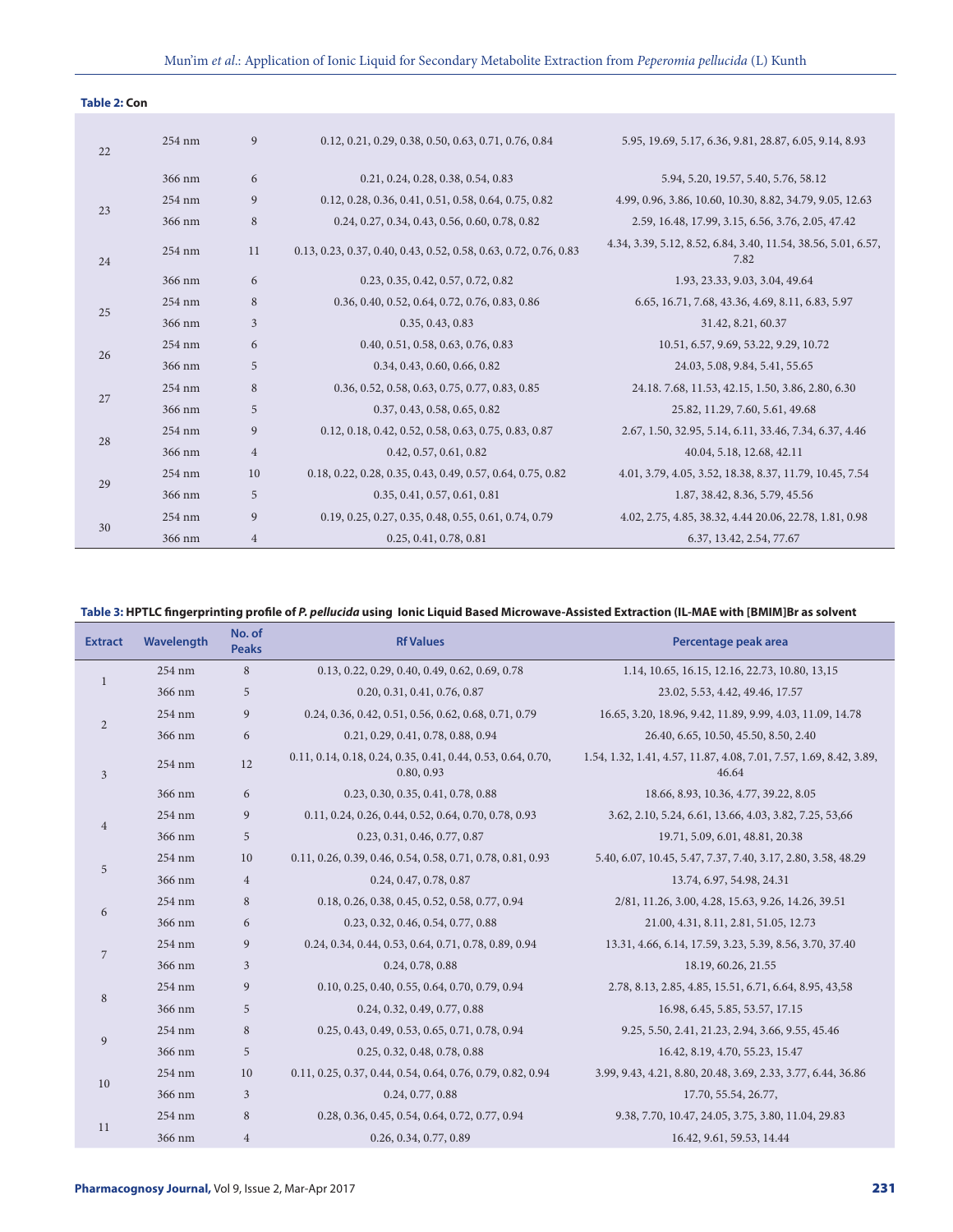| <b>Table 3: Con</b> |        |                  |                                                                                 |                                                                                    |
|---------------------|--------|------------------|---------------------------------------------------------------------------------|------------------------------------------------------------------------------------|
| 12                  | 254 nm | $\,8\,$          | 0.13, 0.26, 0.45, 0.54. 0.64, 0.71, 0.79, 0.93                                  | 2.28, 8.52, 9.07, 17.72, 3.66, 4.42, 11.08, 43.25                                  |
|                     | 366 nm | 5                | 0.24, 0.33, 0.47, 0.77, 0.88                                                    | 18.47, 7.24, 7.69, 52.81, 14.42                                                    |
| 13                  | 254 nm | $\mathbf 5$      | 0.26, 0.54, 0.79, 0.83, 0.94                                                    | 10.98, 22.16, 8.25, 2.12, 56.48                                                    |
|                     | 366 nm | $\sqrt{4}$       | 0.25, 0.33, 0.78, 0.89                                                          | 18.94, 9.97, 51.23, 19.85                                                          |
| 14                  | 254 nm | $\overline{7}$   | 0.28, 0.45, 0.55, 0.65, 0.71, 0.78, 0.93                                        | 8.84, 8.44, 19.37, 2.91, 3.20, 9.31, 47.92                                         |
|                     | 366 nm | $\sqrt{4}$       | 0.26, 0.34, 0.77, 0.88                                                          | 19.09, 9.76, 57.47, 13.68                                                          |
| 15                  | 254 nm | $\,$ 8 $\,$      | 0.26, 0.39, 0.45, 0.55, 0.63. 0.71, 0.79, 0.93                                  | 10.20, 1.61, 5.88, 21.58, 3.20, 2.26, 7.97, 46.30                                  |
|                     | 366 nm | $\mathbf 5$      | 0.26, 0.34, 0.48, 0.77, 0.88                                                    | 20.37, 10.99, 3.22, 52.13, 13.29                                                   |
| 16                  | 254 nm | 13               | 0.10, 0.20, 0.27, 0/32, 0.39, 0.44, 0.55, 0.58, 0.63, 0.65,<br>0.71, 0.77, 0.93 | 6.06, 2.43, 6.88, 1.68, 1.96, 3.77, 6.40, 9.84, 0.47, 3.75, 2.95,<br>11.40, 42.41, |
|                     | 366 nm | $\sqrt{5}$       | 0.25, 0.33, 0.57, 0.76, 0.88                                                    | 16.70, 7.96, 1.68, 59.08, 14.58                                                    |
|                     | 254 nm | $\boldsymbol{9}$ | 0.11, 0.17, 0.27, 0.46, 0.55, 0.64, 0.70, 0.77, 0.92                            | 2.99, 1.62, 8.20, 3.65, 11.16, 2.57, 5.83, 10.13, 53.85                            |
| 17                  | 366 nm | 5                | 0.24, 0.33, 0.55, 0.77, 0.87                                                    | 21.90, 7.96, 3.86, 52.25, 14.03                                                    |
|                     | 254 nm | $\overline{9}$   | 0.11, 0.21, 0.26, 0.45, 0.54, 0.64, 0.71, 0.79, 0.92                            | 2.34, 3.30, 7.12, 3.91, 13.48, 4.80, 4.96, 9.86, 50.23                             |
| 18                  | 366 nm | $\sqrt{6}$       | 0.25, 0.34, 0.53, 0.66, 0.77, 0.87                                              | 19.64, 5.52, 5.86, 3,65, 53.43, 11.89                                              |
| 19                  | 254 nm | 12               | 0.11, 0.20, 0.27, 0.36, 0.46, 0.54, 0.64, 0.67, 0.71, 0.75,<br>0.79, 0.92       | 4.70, 2.38, 9.51, 4.40, 2.63, 8.69, 1.71, 2.18, 3.52, 0.56, 7.00,<br>52.74         |
|                     | 366 nm | $\mathbf 5$      | 0.24, 0.33, 0.77, 0.87, 0.93                                                    | 21.84, 7.19, 47.75, 18.85, 4.38                                                    |
|                     | 254 nm | $\,$ 8 $\,$      | 0.10, 0.15, 0.23, 0.27, 0.52, 0.65, 0.71, 0.78                                  | 8.70, 14.28, 5.20, 15.75, 29.31, 9.04, 6.69, 11.02                                 |
| 20                  | 366 nm | $\mathbf 5$      | 0.14, 0.23, 0.77, 0.87, 0.92                                                    | 5.10, 26.30, 44.55, 10.01, 14.04                                                   |
|                     | 254 nm | 10               | 0.11, 0.22, 0.26, 0.31, 0.46, 0.50, 0.52, 0.59, 0.66, 0.73                      | 1.84, 3.84, 14.64, 15.37, 11.64, 7.77, 3.63, 16.35, 17.03, 7.88                    |
| 21                  | 366 nm | $\mathbf 5$      | 0.24, 0.34, 0.50, 0.78, 0.86                                                    | 18.09, 3.03, 6.52, 43.01, 29.35                                                    |
|                     | 254 nm | $\,$ 8 $\,$      | 0.10, 0.14, 0.29, 0.38, 0.48, 0.60, 0.72, 0.86                                  | 1.42, 1.64, 5.99, 2.89, 5.45, 7.57, 3.08, 71.96                                    |
| 22                  | 366 nm | 6                | 0.29, 0.38, 0.55, 0.78, 0.87, 0.91                                              | 19.72, 8.51, 9.65, 36.21, 7.51, 18.40                                              |
| 23                  | 254 nm | $\overline{9}$   | 0.11, 0.28, 0.34, 0.42, 0.50, 0.61, 0.72, 0.75, 0.88                            | 7.37, 4.51, 8.36, 1.49, 4.87, 10,89, 1.44, 1.86, 59.22                             |
|                     | 366 nm | $\,$ 8 $\,$      | 0.28, 0.35, 0.41, 0.56, 0.60, 0.78, 0.88, 0.92                                  | 4.95, 14.02, 10.54, 4.97, 5.19, 42.93, 7.95, 9.46                                  |
| 24                  | 254 nm | $\boldsymbol{9}$ | 0.11, 0.15, 0.33, 0.51, 0.62, 0.68, 0.73, 0.80, 0.91                            | 2.94, 2.12, 18.72, 4.85, 11.31, 6.08, 5.07, 4.63, 44.27                            |
|                     | 366 nm | $\sqrt{ }$       | 0.34, 0.41, 0.54, 0.61, 0.78, 0.87, 0.93                                        | 23.40, 10.78, 3.68, 4.10, 46.46, 9.51, 2.06                                        |
| 25                  | 254 nm | 12               | 0.19, 0.22, 0.28, 0.36, 0.51, 0.56, 0.60, 0.64, 0.68, 0.73,<br>0.80, 0.91       | 3.00, 3.95, 1.85, 4.83, 6.66, 10.01, 5.20, 7.52, 2.90, 2.75, 3.14,<br>48.18        |
|                     | 366 nm | $\sqrt{2}$       | 0.22, 0.34, 0.42, 0.55, 0.78, 0.88, 0.93                                        | 2.82, 15.34, 7.70, 8.15, 50.86, 6.32, 8.82                                         |
| 26                  | 254 nm | 12               | 0.12, 0.14, 0.19, 0.23, 0.8, 0.35, 0.48, 0.51, 0.63, 0.79,<br>0.87, 0.91        | 2.22, 2.04, 1.23, 3.95, 2.86, 7.73, 2.60, 2.17, 6.15, 5.46, 3.00,<br>60.60         |
|                     | 366 nm | $\sqrt{2}$       | 0.28, 0.34, 0.41, 0.55, 0.78, 0.86, 0.92                                        | 2.62, 14.41, 7.97, 3.26, 44.13, 20.26, 7.34                                        |
|                     | 254 nm | 10               | 0.11, 0.24, 029, 0.34, 0.50, 0.57, 0.63, 0.72, 0.87, 0.91                       | 4.23, 1.20, 3.24, 7.41, 2.62, 7.01, 12.46, 3.28, 5.00, 53.55                       |
| 27                  | 366 nm | $\,$ 8 $\,$      | 0.34, 0.40, 0.54, 0.59, 0.61, 0.78, 0.87, 0.93                                  | 13.06, 6.86, 3.27, 4.72, 6.06, 39.99, 18.29, 7.75                                  |
| 28                  | 254 nm | 10               | 0.14, 0.34, 0.38, 0.60, 0.66, 0.72, 0.78, 0.81, 0.90                            | 1.22, 6.61, 2.75, 7.18, 2.73, 3.51, 0.61, 1.83, 2.37, 71.18                        |
|                     | 366 nm | $\sqrt{5}$       | 0.29, 0.54, 0.78, 0.87, 0.92                                                    | 23.37, 5.73, 48.31, 16.22, 6.37                                                    |
| 29                  | 254 nm | 13               | 0.11, 0.14, 0.22, 0.30, 0.39, 0.42, 0.48, 0.54, 0.60, 0.66,<br>0.68, 0.71, 0.77 | 6.40, 3.32, 1.77, 14.29, 4.88, 2.51, 7.47, 6.21, 20.31, 6.17, 1.54,<br>9.18, 15.95 |
|                     | 366 nm | $\sqrt{2}$       | 0.28, 0.38, 0.42, 0.52, 0.77, 0.86, 0.91                                        | 17.97, 6.77, 1.76, 8.32, 42.73, 14.30, 8.15                                        |
| 30                  | 254 nm | 10               | 0.08, 0.14, 0.27, 0.36, 0.33, 0.54, 0.59, 0.65, 0.70, 0.76                      | 5.39, 3.40, 4.73, 12.45, 10.75, 10.05, 14.93, 13.60, 14.77                         |
|                     | 366 nm | $\sqrt{5}$       | 0.27, 0.35, 0.71, 0.76, 0.86                                                    | 9.91, 4.42, 5.89, 56.34, 23.44                                                     |

# **ACKNOWLEDGEMENT**

This work supported by Directorate of Research and Community Engagement (DRPM) Universitas Indonesia via Hibah PITTA 2016

# **CONFLICT OF INTEREST**

None

# **ABBREVIATION USED**

[BMIM]Br: 1-butyl-3-methyl-imidazolium bromide; [BIM]BF4: 1-butyl-3-methyl-imidazolium tetrafluoroborate; [BMIM]C1OSO3: 1-butyl-3-methyl-imidazolium methylsulfate; [OMIM]Br: 1-octyl-3 methylimidazolium Bromide; [HMIM]Cl: 1-hexyl-3-methylimidazolium chloride; HRE: Heat Reflux Extraction; IL-MAE: Ionic liquid based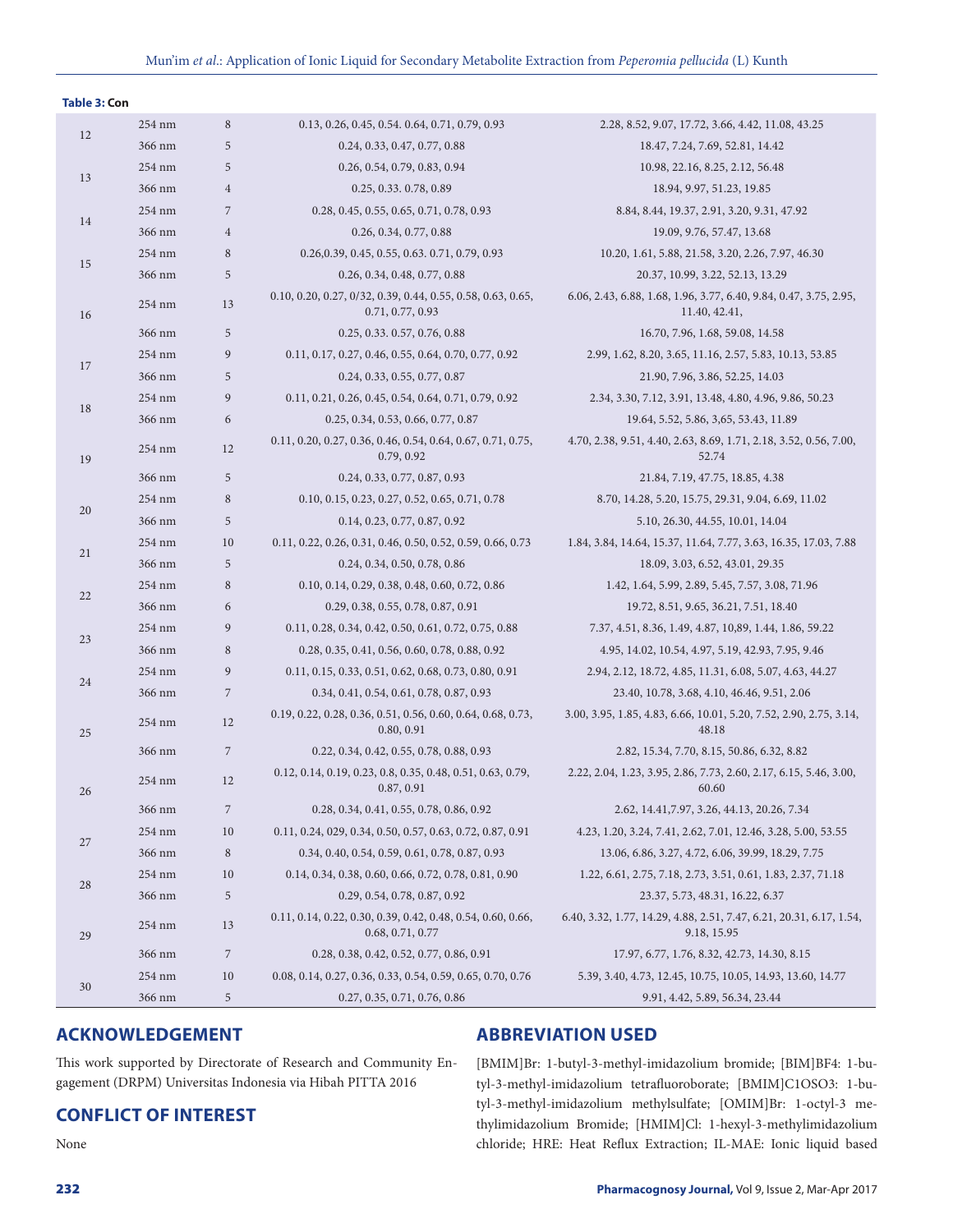microwave-assisted extraction; ILs: Ionic Liquids; HPTLC: High Performance Thin Layer Chromatography; TLC: Thin Layer Chromatography; *P. pellucida*: *Peperomia pellucida* (L) Kunth

# **REFERENCES**

- 1. Espino M, Fernández MDLÁ, Gomez FJ V, Silva MF. Natural Designer Solvents for Greening Analytical Chemistry. Trends Anal Chem. 2015.
- Jessop PG, Jessop DA, Fu D, Phan L. Solvatochromic parameters for solvents of interest in green chemistry. Green Chem. 2012;14(5):1245. https://doi. org/10.1039/c2gc16670d.
- 3. Du F, Xiao X, Li G. Application of ionic liquids in the microwave-assisted extraction of trans-resveratrol from *Rhizoma Polygoni* Cuspidati. J Chromatogr https://doi.org/10.1016/j.chroma.2006.11.049 PMid:17141255.
- 4. Lu Y, Ma W, Hu R, Dai X, Pan Y. Ionic liquid-based microwave-assisted extraction of phenolic alkaloids from the medicinal plant Nelumbo nucifera Gaertn. J Chrom A. 2008;1208(1-2):42-6. https://doi.org/10.1016/j.chroma.2008.08.070 PMid:18774575.
- 5. Cao X, Ye X, Lu Y, Yu Y, Mo W. Ionic liquid-based ultrasonic-assisted extraction of piperine from white pepper. Anal Chim Acta. 2009;640(1-2):47-51. https://doi. org/10.1016/j.aca.2009.03.029 PMid:19362618.
- 6. Han D, Row KH. Determination of luteolin and apigenin in celery using ultrasonic-assisted extraction based on the aqueous solution of ionic liquid coupled with HPLC quantification. J Sci Food Agric. 2011;91(15):2888-92. https://doi. org/10.1002/jsfa.4553 PMid:21748734.
- 7. Lu C, Wang H, Lv W, et al. Ionic liquid-based ultrasonic/microwave-assisted extraction combined with UPLC–MS–MS for the determination of tannins in *Galla chinensis*. Nat Prod Res. 2012;26(19):1841-7. https://doi.org/10.1080/14786419. 2011.607454 PMid:21999458.
- 8. Zhang D-Y, Yao X-H, Duan M-H, et al. An effective negative pressure cavitationmicrowave assisted extraction for the determination of phenolic compounds in *P. calliantha* H. Andr. Analyst. 2013;138(16):4631. https://doi.org/10.1039/ c3an36534d PMid:23762895.
- 9. Zhang Y, Liu Z, Li Y, Chi R. Optimization of Ionic liquid-based Microwave-assisted Extraction of Isoflavones from *Radix Puerariae* by Response Surface Methodology. Sep Purif Technol. 2014.
- 10. Zhang Q, Zhao S, Chen J, Zhang L. Application of ionic liquid-based microwave-assisted extraction of flavonoids from *Scutellaria baicalensis* Georgi. J Chromatogr B. 2015;1002:411-7. https://doi.org/10.1016/j.jchromb.2015.08.021 PMid:26367465.
- 11. Wang X, Cai C, Li X. Optimal Extraction of Gallic Acid from *Suaeda glauca* Bge. Leaves and Enhanced Efficiency by Ionic Liquids. Int J Chem Eng. 2016;2016.
- 12. Heyne K. The Indonesia Usage Plants. Third Edition. Jakarta: Departement of Forestry, Yayasan Sarana Wana Jaya; 2007. (In Bahasa)
- 13. Hutahaean I. Effectivity of the ethyl acetate fraction from Suruhan (*Peperomia pellucida* L. Kunth) as ACE Inhibitory against Mice (Rattus novergicuss) 2KIC Goldblatt hypertension induced. Skripsi, Depok: Faculty of Pharmacy, Universitas Indonesia. 2015. (In Bahasa)
- 14. Ooi D, Iqbal S, Ismail M. Proximate Composition, Nutritional Attributes and Mineral Composition of *Peperomia pellucida* L. (Ketumpangan Air) Grown in Malaysia. Molecules. 2012;17(12):11139-45. https://doi.org/10.3390/molecules170911139 PMid:22986924.
- 15. Khan MR, Omoloso AD. Antibacterial activity of *Hygrophila stricta* and *Peperomia pellucida*. Fitoterapia. 2002;73(3):251-4. https://doi.org/10.1016/S0367- 326X(02)00066-7.
- 16. Mensah JK, Okoli RI, Turay AA. Phytochemical Analysis of Medicinal Plants Used for the Management of Hypertension by Esan people of Edo State, Nigeria. Ethnobot Leaf. 2009;13(12):73-87.
- 17. Gini TG, Jothi GJ. Preliminary Phytochemical Screening for Active Compounds in the Whole Plant Extract of *Peperomia pellucida* (Linn.) HBK (Piperaceae) and Marsilea quadrifolia Linn. (Marsileaceae). Int J Pharmacogn Phytochem Res. 2013;5(3):200-14.
- 18. Leena PK, Annam C. Preliminary Phytochemical Screening and In-vitro Cytotoxicity Activity of *Peperomia pellucida* Linn. Int J Compr Pharm. 2013;4(8):1-4.
- 19. Abere TA, Okpalaonyagu SO. Pharmacognostic Evaluation and Antisickling Activity of the Leaves of *Peperomia pellucida* (L.) HBK (Piperaceae). African J Pharm Pharmacol. 2015;9(11):367-74.
- 20. Verma RS, Padalia RC, Goswami P, Chauhan A. Essential oil composition of *Peperomia pellucida* (L.) Kunth from India. J Essent Oil Res. 2015;27(2):89-95. https://doi.org/10.1080/10412905.2014.982878.
- 21. Xu S, Li N, Ning M-M, Zhou C-H, Yang Q-R, Wang M-W. Bioactive Compounds from *Peperomia pellucida*. J Nat Prod. 2006;69(2):247-50. https://doi. org/10.1021/np050457s PMid:16499324.
- 22. Bayma JDC, Arruda MSP, Müller AH, Arruda AC, Canto WC. A dimeric ArC2 compound from *Peperomia pellucida*. Phytochemistry. 2000;55(7):779-82. https://doi.org/10.1016/S0031-9422(00)00224-7.
- 23. Khan A, Rahman M, Islam S. Isolation and Bioactivity of a Xanthone Glycoside from *Peperomia pellucida*. Life Sci Med Res. 2010;2010:1-10.
- 24. Rojas-Martínez R, Arrieta J, Cruz-Antonio L, Arrieta-Baez D, Velázquez-Méndez AM, Sánchez-Mendoza ME. Dillapiole, isolated from Peperomia pellucida, shows gastroprotector activity against ethanol-induced gastric lesions in Wistar rats. Molecules. 2013;18(9):11327-37. https://doi.org/10.3390/molecules180911327 PMid:24064453.
- 25. Susilawati Y, Nugraha R, Muhtadi A, Soetardjo S, Supratman U. (S)-2-Methyl-2- (4-methylpent-3-enyl)-6-(propan-2-ylidene)-3,4,6,7-tetrahydropyrano[4,3-g]chromen-9(2H)-one. Molbank. 2015;2015(2): M855. https://doi.org/10.3390/M855.
- 26. Kurniawan A, Saputri FC, Ahmad I, Mun A. Isolation of Angiotensin Converting Enzyme (ACE) Inhibitory Activity Quercetin from *Peperomia pellucida*. Int J PharmTech Res. 2016;9(7):115-21.
- 27. Harborne JB. Metode Fitokimia. Bandung: Penerbit ITB; 1987. PMid:3691654.
- 28. Du F, Xiao X, Luo X, Li G. Application of ionic liquids in the microwave-assisted extraction of polyphenolic compounds from medicinal plants. Talanta. 2009;78:1177-84. https://doi.org/10.1016/j.talanta.2009.01.040 PMid:19269490.
- 29. Ma W, Lu Y, Hu R, Chen J, Zhang Z, Pan Y. Application of ionic liquids based microwave-assisted extraction of three alkaloids N-nor nuciferine, O-nor nuciferine, and nuciferine from Lotus leaf. Talanta. 2010;80(3):1292-7. https://doi. org/10.1016/j.talanta.2009.09.027 PMid:20006090.
- 30. Liu T, Sui X, Zhang R, Yang L, Zu Y, Zhang L. Application of ionic liquids based microwave-assisted simultaneous extraction of carnosic acid, rosmarinic acid and essential oil from *Rosmarinus officinalis*. J Chromatogr A. 2011;1218(47):8480- 9. https://doi.org/10.1016/j.chroma.2011.09.073 PMid:21999917.
- 31. Xu W, Chu K, Li H, et al. Ionic Liquid-Based Microwave-Assisted Extraction of Flavonoids from *Bauhinia championii* (Benth.) Benth. Molecules.<br>2012;17(12):14323-35. https://doi.org/10.3390/molecules171214323 2012;17(12):14323-35. https://doi.org/10.3390/molecules171214323 PMid:23208467.



**Islamudin Ahmad**, a doctoral student at Departement of Pharmaceutical Sciences, Faculty of Pharmacy, Universitas Indonesia (UI) Depok, West Java, Indonesia. And also as a lecturer at Faculty of Pharmacy, Mulawarman University The doctoral research focused on the study of angiotensin converting enzyme (ACE) inhibitory active compound from the natural product for drugs discovery as antihypertension.

**ABOUT AUTHORS**



**Abdul Mun'im**, Ph.D., Associate Professor at Departement Pharmaceutical Sciences, Faculty of Pharmacy, Universitas Indonesia (UI) Depok, West Java, Indonesia. He has experience in the area of Pharmacognosy and Phytochemistry, working in drugs discovery of herbal plants, extraction technology, Metabolite profiling, Structure Elucidation, and Degenerative Diseases (such as diabetes mellitus, antihypertension, and cholesterol).



**Arry Yanura:** Is assosiate Professor from Department of Biomedical Computation, Faculty of Pharmacy, Universitas Indonesia. He holds PhD from Nara Institute of Science and Technology (NAIST), Japan, from Structural Biology/protein crystallography laboratory. In 2002, he visited National Institute of Health (NIH), Bethesda, USA.